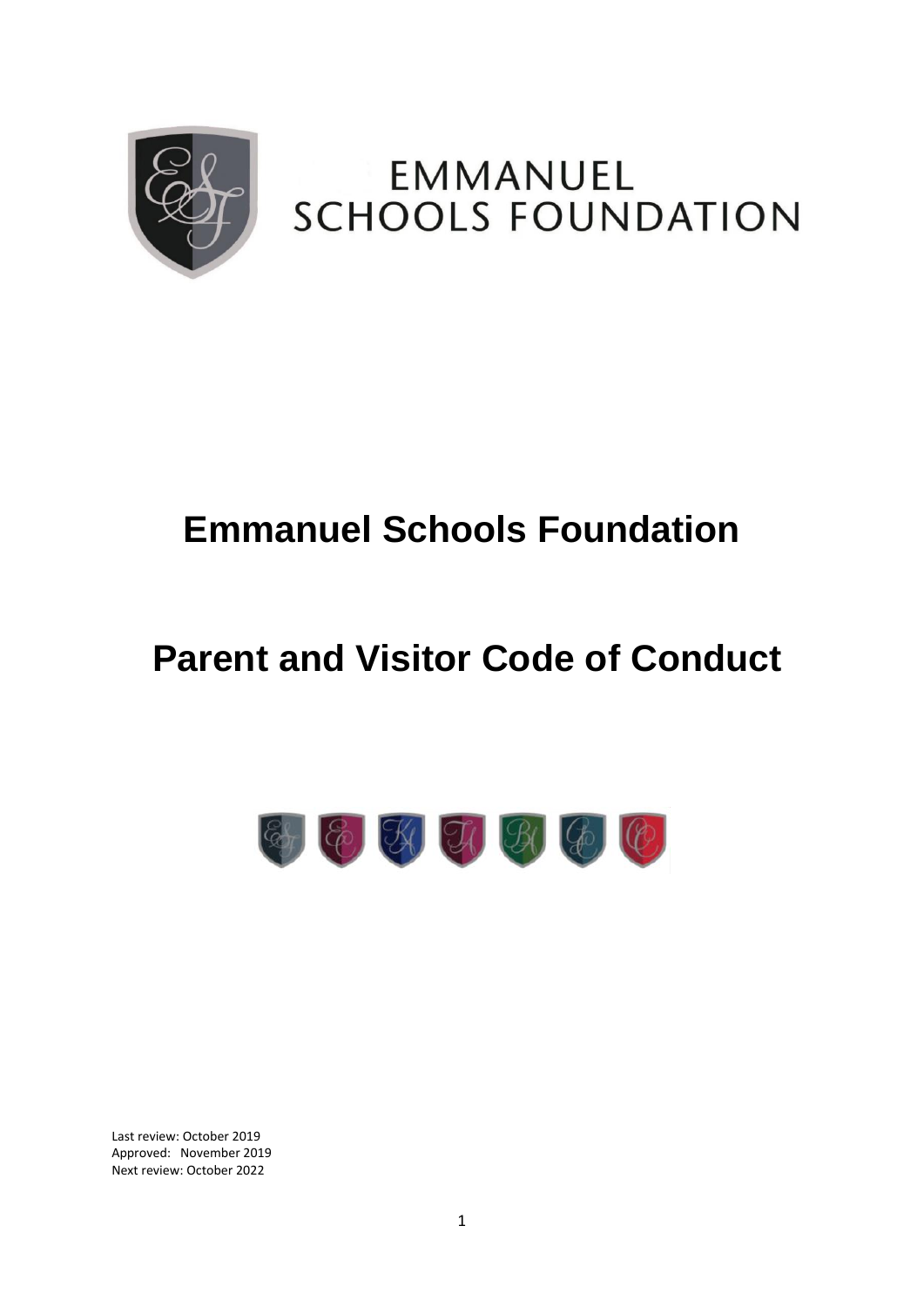#### **Definitions**

For the purpose of this policy terms used are: -

| Foundation | $\sim$ | <b>Emmanuel Schools Foundation</b>                             |
|------------|--------|----------------------------------------------------------------|
| School     | $\sim$ | A school which is part of the Emmanuel School Foundation trust |
| Visitor    | $\sim$ | Parent, carer, and/or any other visitor including contractors  |

#### **Purpose, Scope and Aims**

The purpose of this policy is to provide a reminder to all visitors to our schools about the expected behaviour that is role modelled to our students.

The Foundation has a legal duty of care for the health, safety, security and wellbeing of all students and staff. This duty of care incorporates the duty to "safeguard" all students from any form of harm, abuse or nuisance. It is the responsibility of all staff to ensure that this duty is maintained at all times. We also have a moral duty to provide a calm and safe environment in which our students may develop and flourish.

The Foundation therefore requires that **ALL VISITORS** (without exception) comply with reasonable standards of conduct set out in this policy. Failure so to do may result in the visitor's escorted departure from a school site.

#### **Expectation of visitors**

We expect parents and other visitors to behave in a reasonable way towards members of school staff. This policy outlines the steps that will be taken where behaviour is unacceptable.

In order to support a peaceful and safe school environment our schools will not accept visitors exhibiting discourteous behaviour including, but not limited to :

- Disruptive behaviour which interferes, or threatens to interfere, with the operation of a classroom, an employee's office, office area or any other area of a school's grounds including team matches.
- Loud, aggressive and/or offensive language, or gestures e.g., swearing, cursing, using profane language or displaying temper, use of aggressive hand gestures, shaking or holding a fist or finger towards another person.
- Belittling comments, or comments of an unwarranted personal nature, towards any member of staff, student or other parent
- Shouting at members of the school staff, either in person or over the telephone.
- Threatening to do actual bodily harm to a member of staff, governor, visitor, fellow parent, carer or student *regardless* of whether or not the behaviour constitutes a criminal offence.
- Unwarranted physical contact such as pushing, hitting, slapping, punching and kicking, spitting*; these* may be considered assault, and the police called
- Physically intimidating a member of staff, e.g. standing very close to him/her.
- Racist, sexist or other discriminatory comments whether or not related to a protected characteristic
- Breaching the school's security procedures.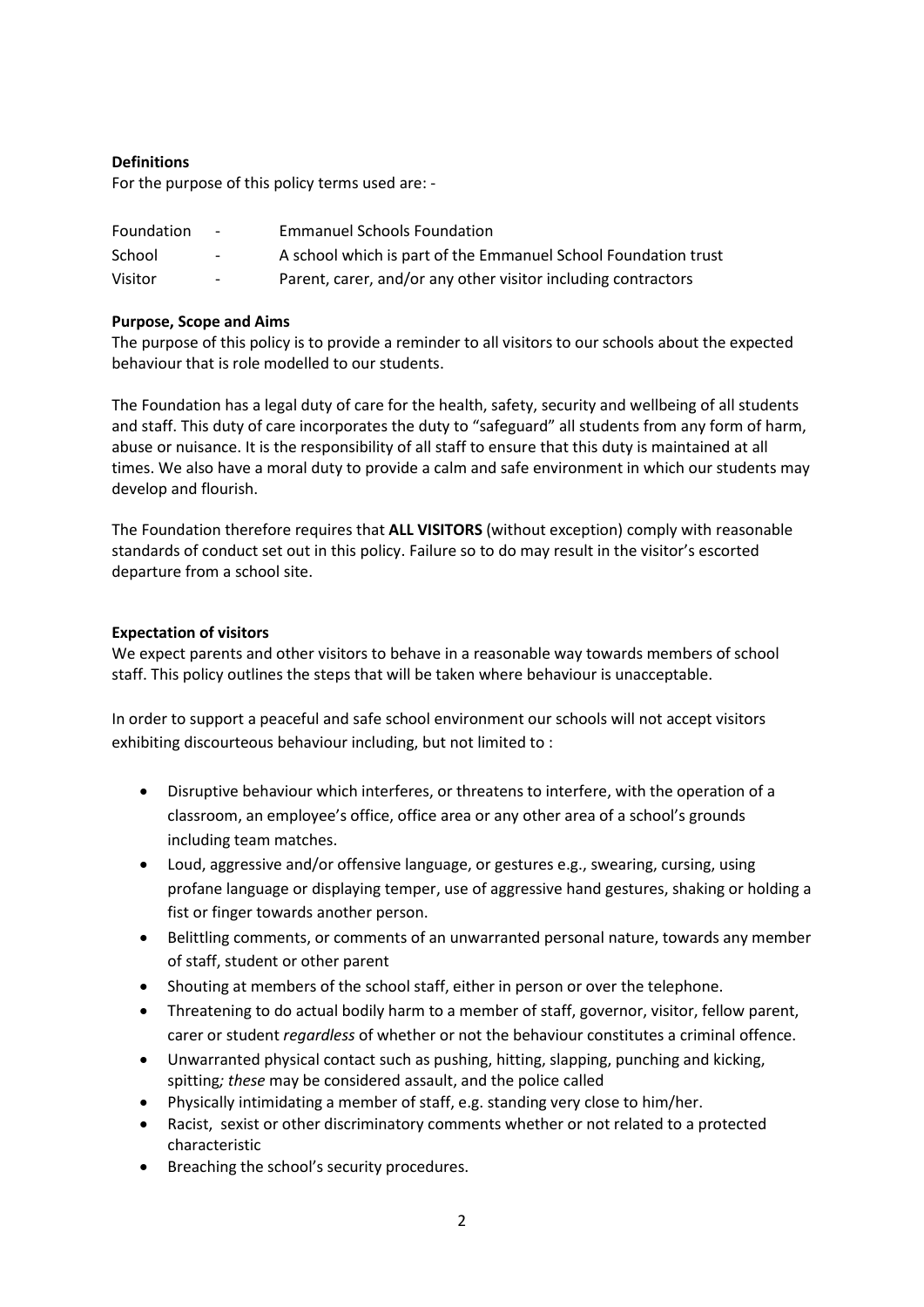- Damaging or destroying school property.
- Abusive or threatening e-mails or text/voicemail/phone messages or other written communication may constitute an offence
- Defamatory, offensive or derogatory comments regarding a school or any of the students/parent/staff, at the school on Facebook or other social sites.
- The use of physical aggression towards another adult or child.
- Approaching someone else's child in order to discuss or chastise them because of the actions of this child towards their own child. (Such an approach to a child may be seen to be an assault on that child and may have legal consequences).
- Smoking and consumption of alcohol or other drugs whilst on school property.
- Dogs being brought on a school's premises excluding dogs for the blind.

This is not an exhaustive list but seeks to provide illustrations of such behaviour that is considered contrary to either school policy or standards of reasonable behaviour.

Should **any** of the above behaviour occur on any school's premises the school may feel it necessary to contact the appropriate authorities and if necessary, ban the offending adult from entering the school grounds. Where it is reasonably believed that an offence has been committed the Foundation reserves the right to refer the matter to the police.

### **Where and to whom the policy applies**

The Foundation is deemed to have control and responsibility for its students anywhere on a school's site (i.e., within the boundary fence), during normal hours, during activities at the end of the day and on school organised (and supervised) off-site activities.

The policy applies to:

- All staff employed by the Foundation
- All external visitors entering the site during the school day or for activities at the end of the school day (including parents, peripatetic tutors, sports coaches, etc.)
- All governors
- All parents and volunteers
- All students
- Other education-related personnel
- Building and maintenance, and all other independent contractors visiting a school's premises
- Independent contractors who may transport students on minibuses or in taxis

#### **Protocol and Procedures**

All visitors to a school may be asked to bring formal identification with them at the time of their visit (unless they are named on the approved visitors' list). They must follow the procedure below:

- 1. Once on site, all visitors must report to Reception first.
- 2. At Reception, all visitors must state the purpose of their visit and who has invited them. They should be ready to produce formal identification upon request.
- 3. At all times, all visitors will be asked to sign in using our Inventry system which is location at Reception, taking note of their name, organisation, who they are visiting and car registration.
- 4. **All visitors will be required to wear an identification badge – the badge must remain visible throughout their visit. Visitors will be issued with red lanyards unless they have produced a valid DBS in which case they will be issued with a green lanyard.**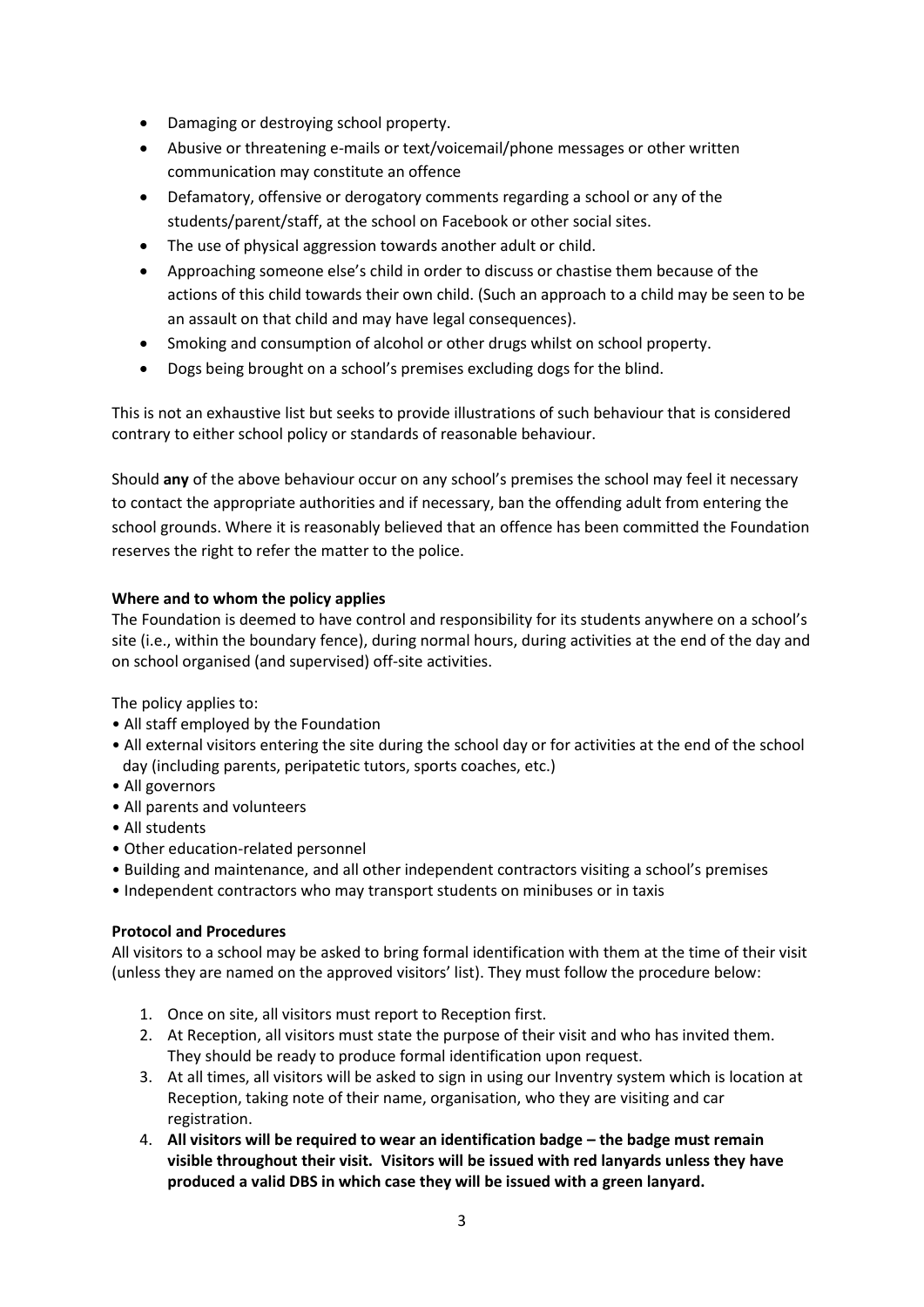- 5. Visitors must be given information about fire safety evacuation, data protection, and child protection procedures, and should read these prior to going into the school.
- 6. Visitors will then be escorted to their point of contact OR their point of contact will be asked to come to Reception to receive the visitor. The contact will then be responsible for them while they are on site. The visitor must not be allowed to move about the site unaccompanied unless they are registered on the Approved Visitor List.

### **Approved Visitors**

A list of Approved Visitors (eg. contractors/peris/coaches etc) to a school who have supplied the required safeguarding checks is held at Reception. These visitors still need to provide photo / company ID and will then be issued with an 'Approved Visitor' badge.

To be classed as an approved visitor one of the following two routes must be completed.

- 1. Visitors employed by an established organisation / company must provide/complete;
	- Written confirmation from the organisation / company that specific safer recruitment practices are followed (appendix A) and names of their members of staff who may be attending
	- Photo ID (preferably from their organisation / company)
	- Enhanced DBS certificate (where the organisations require them to carry them)
	- Safeguarding training ( If provided by their organisation/company verification will be required or sessions are run periodically by the Academy)
- 2. Independent visitors must provide;
	- An Enhanced DBS certificate applied for through the school **(paid for by the applicant costing approx. £45)**

OR

- A DBS certificate from another school/organisation **provided** that it is Enhanced and of the correct type i.e. child workforce and for the same/similar position/job.
- 3. Current/valid passport or birth certificate
- 4. Driving licence
- 5. Proof of home address (bank statement / utility bill / council tax this must be the most recent)
- 6. Two references

If a substitute is sent by a company and he/she is not on the approved list of contractors then normal visitor procedures will apply and they must be accompanied around the premises at all times.

On leaving the school, visitors MUST leave via Reception and:

- Staff must make sure all visitors sign out using the Inventry system
- Return the identification badge and lanyard to Reception

All visitors are expected to adhere to the following additional guidelines:

- 1. Confidentiality can never be promised to a student as any information given or discussed may be of such a nature that it must be reported to the Principal.
- 2. Records and details of a student's academic and personal lives shall not be discussed with other students or any adult other than the child's parent / guardians.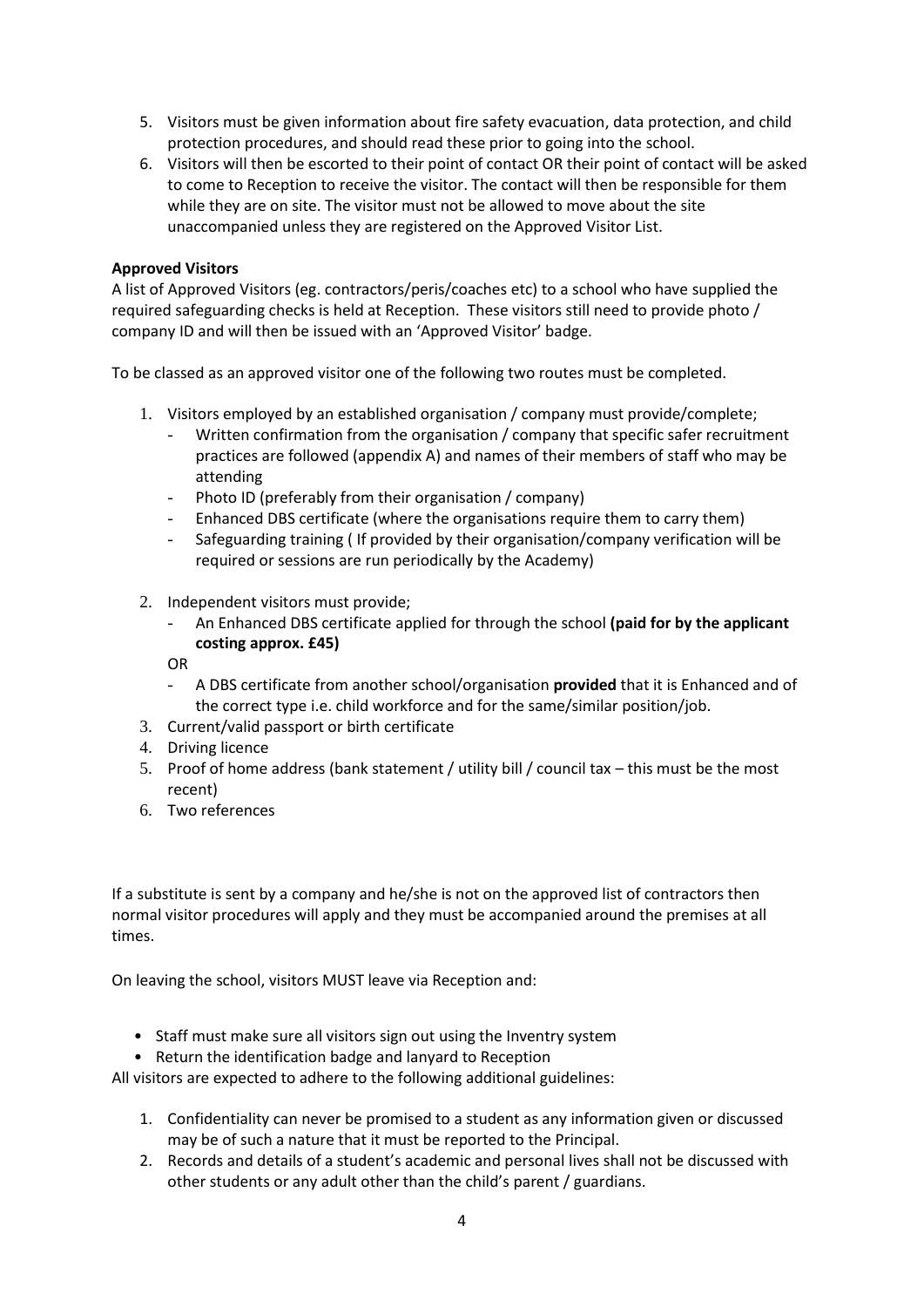- 3. No visitor shall allow a student to call them by their first name, on or off school premises.
- 4. Visitors must not use personal equipment, such as an iPad, mobile phone or camera, to record or take images of students, on or off a school site, unless such use has been sanctioned by the Principal for a specific purpose.
- 5. No visitor shall invite a student to their home nor shall they meet with students, individually or in groups, out of the school.
- 6. No visitor shall smoke, consume alcohol or use e-cigarettes when engaged in school related activities, including off site visits.
- 7. Visitors are directed to each school's policy on child protection which outlines precise details for dealing with any allegation by a student against a member of staff.
- 8. Visitors are also directed to comply with data protection regulations.
- 9. It is the responsibility of all visitors to draw the attention of the Principal to any potential hazards or concerns about the school's policy or practice that might jeopardise child protection or the position of a member of staff. Equally, visitors are responsible to draw the Principal's attention to any known situation which may deviate from this Code.

#### **Procedure to be followed for an aggressive visitor**

If a visitor behaves in an unacceptable way towards a member of the school community, the Principal or appropriate senior member of staff will seek to resolve the situation through discussion and mediation. If necessary, the school's complaints procedures should be followed. Where following this approach any aggression or intimidation continues, or where there is an extreme act of violence, the visitor may be banned by the Principal from the school premises for a period of time, subject to review. Where it is believed that an offence has been committed, the Foundation reserves the right to refer the matter to the police.

In imposing the ban the following steps will be taken;

- 1. The visitor will be informed, in writing, that she/he is banned from the premises, subject to review, and what will happen if the ban is breached, e.g., that police involvement or an injunction application may follow.
- 2. Where an assault has led to a ban, a statement indicating that the matter has been reported to the local authority, Foundation and the police will be included.
- 3. The Chair of Governors/LA will be informed of the ban.
- 4. Where appropriate, arrangements for students being delivered to, and collected from the school gate will be clarified.

#### **Unknown/uninvited visitors to a school**

Any visitor to a school who is not wearing an identity badge should be challenged politely to ascertain who they are and their business at the school. They should then be escorted to Reception to sign in using our InVentry system and be issued with an identity badge. The procedures under "Visitors to the School" above will then apply. In the event that the visitor refuses to comply, they should be asked to leave the site immediately and a member of the Senior Leadership Team should be informed promptly. The member of the Senior Leadership Team will consider the situation and decide if it is necessary to inform the police. If an unknown/uninvited visitor becomes abusive or aggressive, they will be asked to leave the site immediately and warned that if they fail to leave the grounds, police assistance will be requested.

#### **Governors and Volunteers**

All governors and parent helpers must comply with the Disclosure and Barring Service procedures.

#### **Related policies**

This policy and procedures should be read in conjunction with other related Foundation and school policies, including: